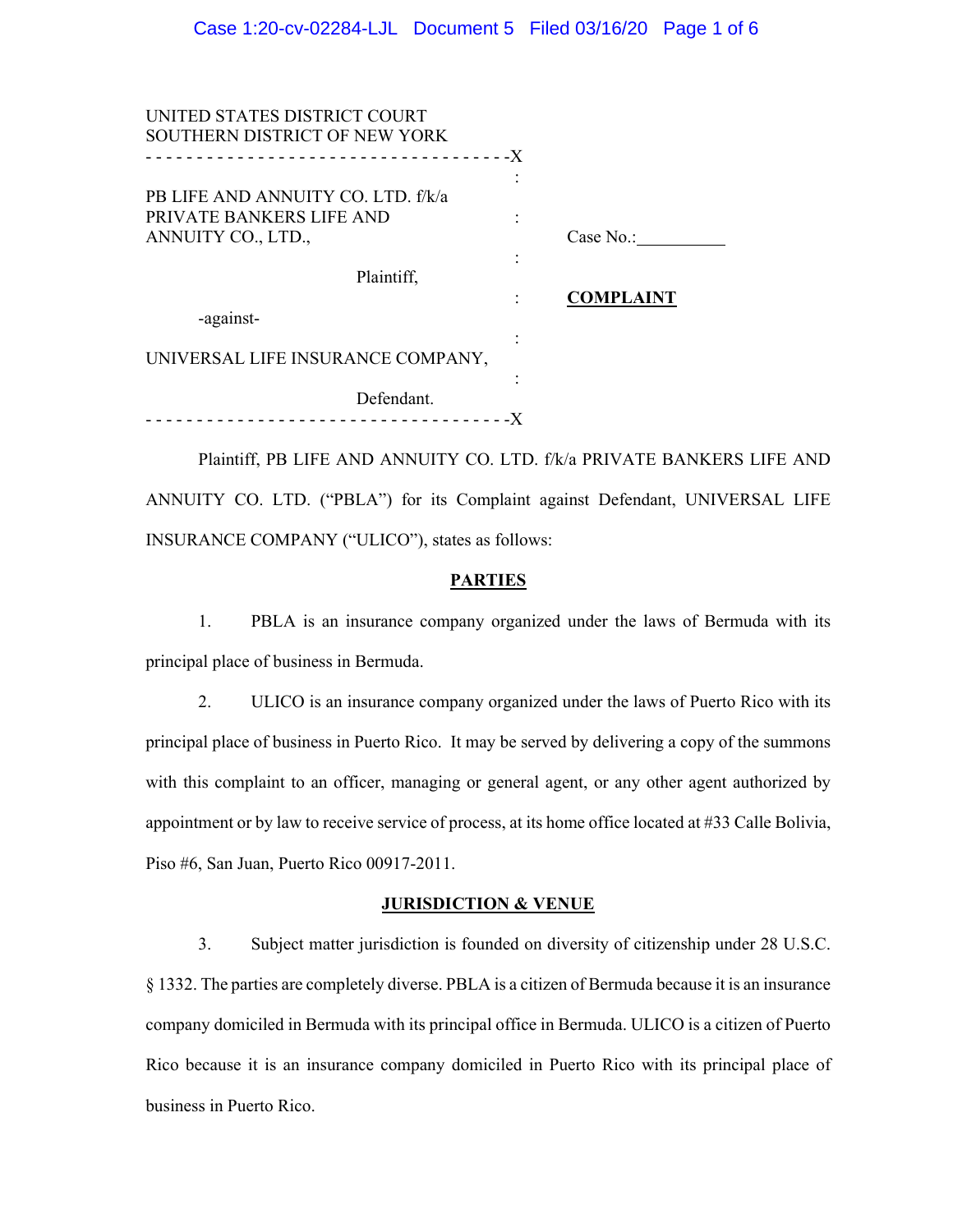## Case 1:20-cv-02284-LJL Document 5 Filed 03/16/20 Page 2 of 6

4. The amount in controversy exceeds the minimal jurisdictional requirements of this Court because PBLA seeks declaratory relief and the value of the object of this litigation exceeds \$75,000. Specifically, this lawsuit concerns assets in a reinsurance trust account, the value of which exceeds \$75,000.

5. The Court has personal jurisdiction over ULICO because ULICO contractually waived any right to contest this Court's jurisdiction.

6. Venue is proper in this district under 28 U.S.C. § 1391 because PBLA and ULICO agreed to venue in this Court.

#### **BACKGROUND**

### **A. The Reinsurance Agreement**

7. ULICO and PBLA are both licensed stock life insurance companies.

8. On or about June 30, 2017, the parties executed a certain Coinsurance Reinsurance Agreement ("Reinsurance Agreement"), whereby PBLA agreed to reinsure liabilities with respect to certain insurance policies issued by ULICO, as set forth in the agreement. A true and correct copy of the Reinsurance Agreement is attached as **Exhibit 1** and incorporated into this complaint for all purposes.

9. Section 4.2 of the Reinsurance Agreement requires the parties to enter into a second agreement – a Reinsurance Trust Agreement – for the establishment of a Reinsurance Trust Account. That section goes on to identify specific requirements for the collateral and assets to be deposited into the Reinsurance Trust Account, which are to provide security to ULICO for payments due by PBLA under the Reinsurance Agreement.

10. Section 10.1 of the Reinsurance Agreement provides generally that "all disputes or differences between the Parties arising under or relating to this Reinsurance Agreement upon which an amicable understanding cannot be reached shall be decided by arbitration pursuant to the terms of this Section."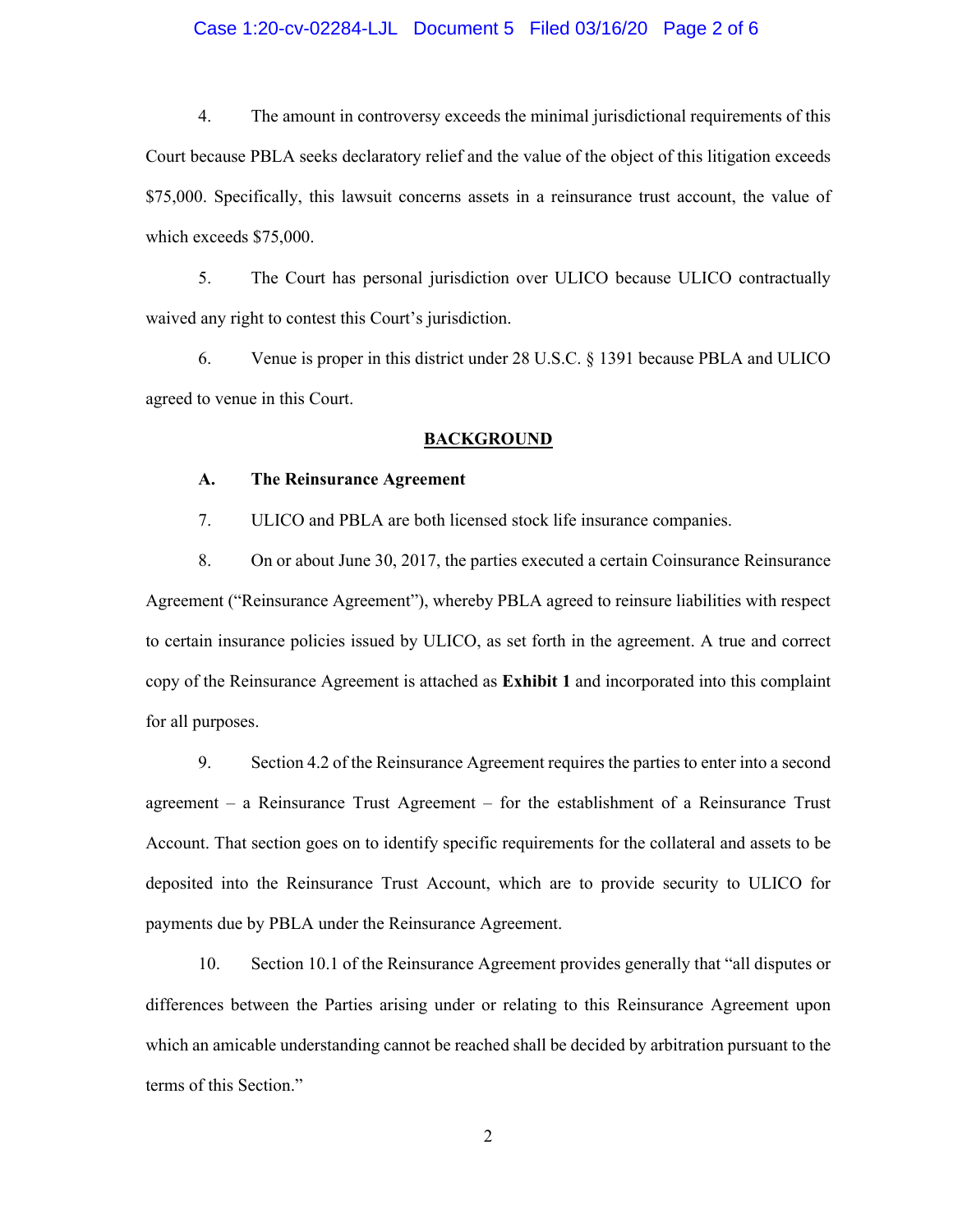#### **B. The Trust Agreement**

11. Effective February 16, 2018, the parties entered into a Reinsurance Trust Agreement ("Trust Agreement"), just as provided in Section 4.2 of the Reinsurance Agreement. A true and correct copy of the Reinsurance Trust Agreement is attached as **Exhibit 2** and incorporated into this complaint for all purposes.

12. The Trust Agreement establishes the Reinsurance Trust Account and governs the assets in that account along with the procedures for maintaining the account. *See Ex. 2* at Art. II-III.

13. Like the Reinsurance Agreement, the Trust Agreement details requirements for the assets to be held in the Reinsurance Trust Agreement. *See Ex. 2* at Art. I (defining "Qualifying Assets) and  $\S$  2.2(a).

14. Section 6.3 of the Trust Agreement provides, "This Reinsurance Trust Agreement supersedes all prior agreements, whether written or oral, among the Parties with respect to its subject matter and constitutes (along with the attached exhibit(s)) a complete and exclusive statement of the terms of the agreement among the Parties with respect to its subject matter."

15. The Trust Agreement contains no alternative dispute resolution provision.

16. Rather, Section 6.5 of the Trust Agreement provides, "Each Party consents to the jurisdiction of any state or federal court situated in New York City, New York in connection with any dispute arising hereunder." It further provides, "Each of the Parties hereby submits to the personal jurisdiction of and each agrees that all proceedings relating hereto shall be brought in courts located within the City and State of New York or elsewhere as the Trustee may select."

## **C. ULICO's Demand for Arbitration**

17. On January 16, 2020, ULICO sent PBLA a written "Notice of Breach," alleging that "the assets held in the Reinsurance Trust Account" are not compliant with Section 4.2 of the Reinsurance Agreement. A true and correct copy of ULICO's January  $16<sup>th</sup>$  letter is attached as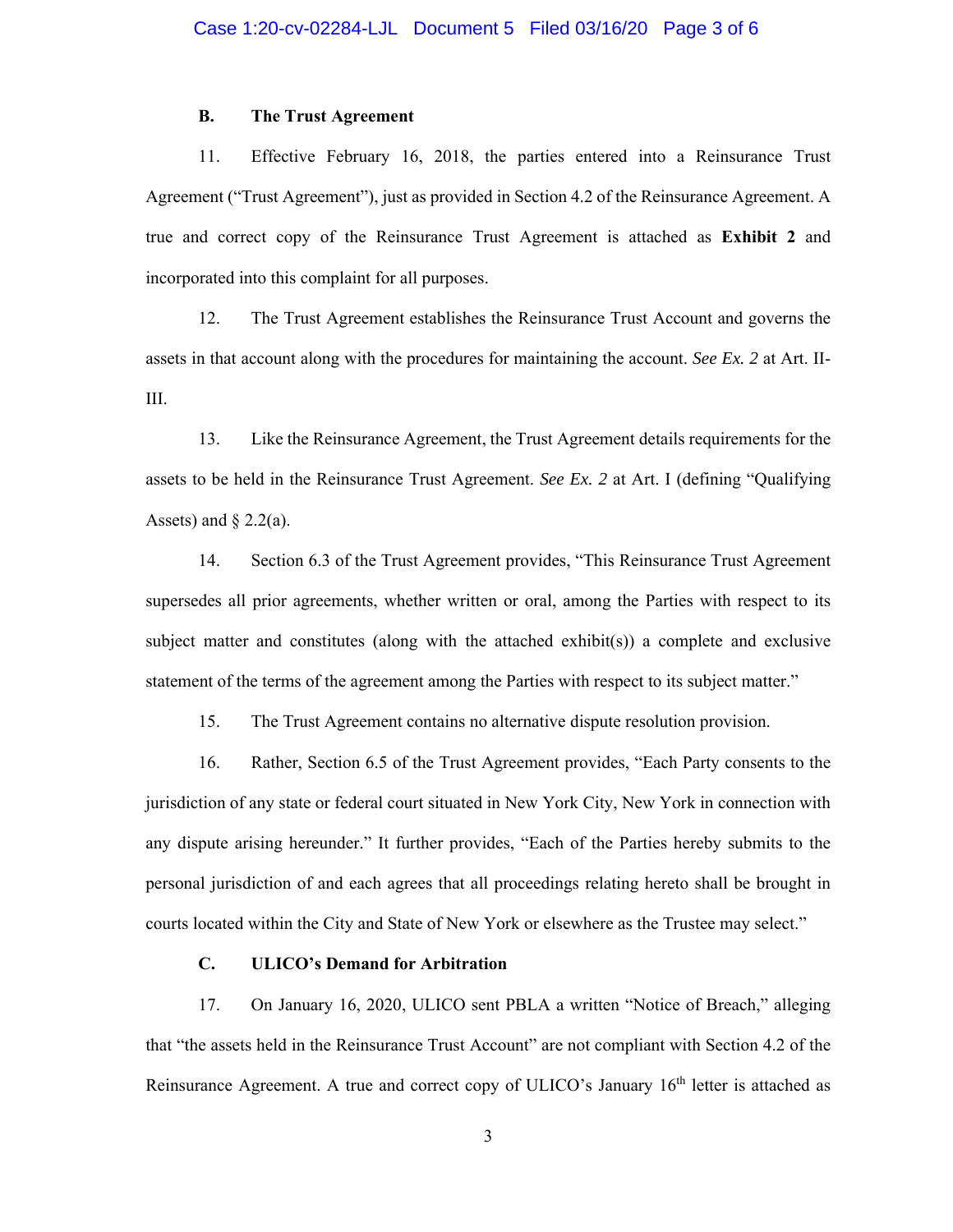### Case 1:20-cv-02284-LJL Document 5 Filed 03/16/20 Page 4 of 6

**Exhibit 3** and incorporated into this complaint for all purposes.

18. On January 24, 2020, PBLA responded to ULICO in writing, denying ULICO's allegations of breach. A true and correct copy of PBLA's January 24<sup>th</sup> letter is attached as **Exhibit 4** and incorporated into this complaint for all purposes.

19. On January 27, 2020, ULICO sent PBLA a "Written Demand for Arbitration," citing the arbitration provision in the Reinsurance Agreement. The sole dispute identified by ULICO was PBLA's alleged failure to maintain compliant assets in the Reinsurance Trust Account. A true and correct copy of ULICO's January  $27<sup>th</sup>$  letter is attached as **Exhibit 5** and incorporated into this complaint for all purposes

20. On February 25, 2020, PBLA responded to ULICO's demand for arbitration by rejecting it and reminding ULICO that any dispute concerning the assets held in the Reinsurance Trust Account is governed by the Trust Agreement as the "complete and exclusive statement" of the parties' agreement. A true and correct copy of PBLA's February  $25<sup>th</sup>$  letter is attached as **Exhibit 6** and incorporated into this complaint for all purposes

21. Despite the lack of any agreement to arbitrate, ULICO, on March 4, 2020, initiated a case with the American Arbitration Association ("AAA"), requesting AAA to appoint an arbitrator in accordance the arbitration provision of the Reinsurance Agreement. A true and correct copy of ULICO's March 4<sup>th</sup> letter to AAA is attached as **Exhibit 7** and incorporated into this complaint for all purposes.

22. On March 10, 2020, AAA notified the parties of its intent to select an arbitrator. A true and correct copy of AAA's March 10<sup>th</sup> letter is attached as **Exhibit 8** and incorporated into this complaint for all purposes.

23. On March 13, 2020, PBLA notified AAA and ULICO of its continued objection to arbitration. A true and correct copy of PBLA's March 13<sup>th</sup> letter is attached as **Exhibit 9** and incorporated into this complaint for all purposes.

4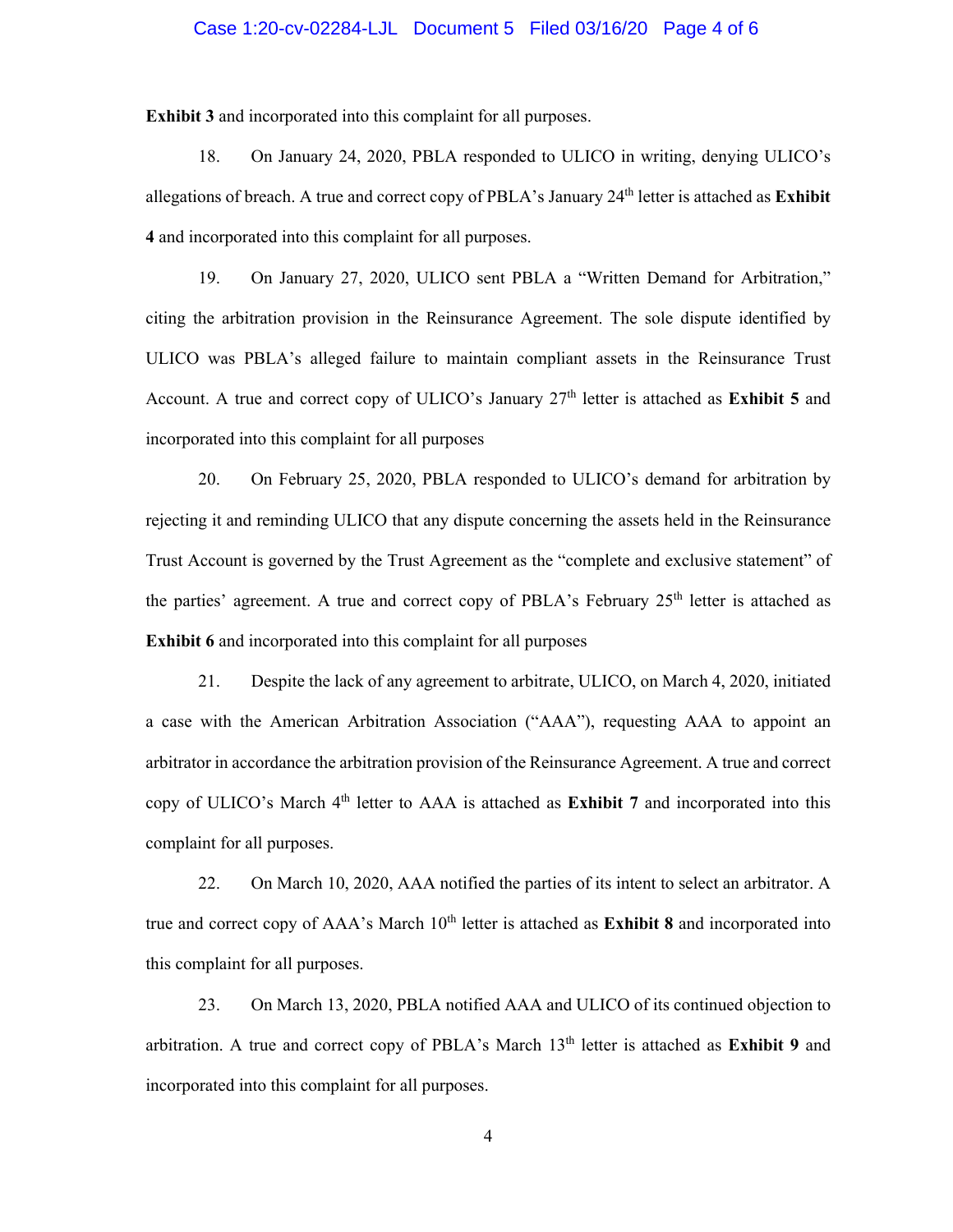### Case 1:20-cv-02284-LJL Document 5 Filed 03/16/20 Page 5 of 6

24. The assets in the Reinsurance Trust Account that ULICO alleges are non-compliant have a combined value in excess of \$75,000.

#### **CLAIMS FOR RELIEF**

## **Declaratory Judgment (Fed. R. Civ. P. 57 & 28 U.S.C. §§ 2201, 2202)**

25. PBLA incorporates all preceding paragraphs for all purposes.

26. There is an actual, substantial, and justiciable controversy between PBLA and ULICO of sufficient immediacy and reality. Specifically, ULICO has demanded and initiated arbitration in reliance on a provision of the Reinsurance Agreement that has been superseded under these circumstances by the Trust Agreement. ULICO's attempt to arbitrate in the absence of an agreement likewise defies its agreement that "all proceedings" related to the Trust Agreement "shall be brought in courts located within the City and State of New York."

27. PBLA seeks a judgment declaring that the dispute alleged by ULICO in its "Notice of Breach" and "Written Demand for Arbitration" shall not, under the parties' agreements, be subject to arbitration, but instead that any proceeding related to ULICO's alleged dispute must be brought in the courts of New York City, NY.

28. A declaratory judgment will serve a useful purpose in clarifying the parties' rights under the Reinsurance Agreement and Trust Agreement as it relates to arbitrating the dispute alleged by ULICO. In addition, it will provide relief from the uncertainty of whether the arbitration ULICO initiated is proper.

WHEREFORE, PBLA prays that it have judgment as follows:

1. for a judgment declaring that the dispute alleged by ULICO in its "Notice of Breach" and "Written Demand for Arbitration" shall not be subject to arbitration, but instead that any proceeding related to ULICO's alleged dispute must be brought in the courts of New York City, NY;

2. against ULICO for pre- and post-judgment interest as allowed by law;